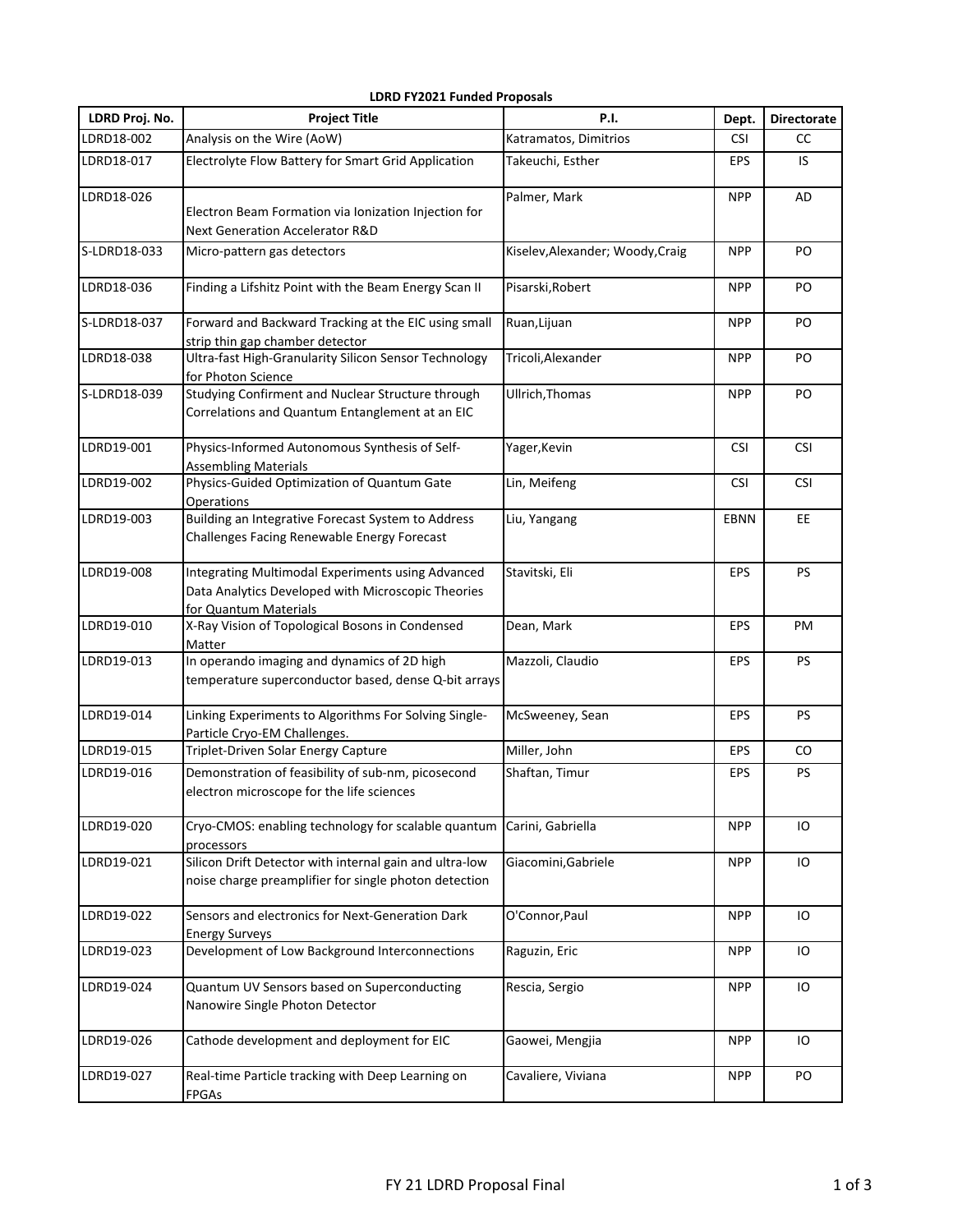| LDRD19-028       | High-Throughput Advanced Data Acquisition for<br>eRHIC, Particle Physics and Cosmology Experiments                                                                                                                      | Chen, Kai / Huang, Jin                | <b>NPP</b> | PO                       |
|------------------|-------------------------------------------------------------------------------------------------------------------------------------------------------------------------------------------------------------------------|---------------------------------------|------------|--------------------------|
| LDRD19-029       | Single Atom Ba-ID for nEXO using Electron Microscopy                                                                                                                                                                    | Chiu, Mickey; Warren, John            | <b>NPP</b> | PO                       |
| LDRD19-030       | Towards SBU-BNL scalable quantum processing and<br>network enabled by fast imaging of single photons                                                                                                                    | Nomerotski, Andrei                    | <b>NPP</b> | PO                       |
| S-LDRD19-035     | Novel Approaches for self-assembly of<br>bionanomaterials and enabling their new functions                                                                                                                              | Gang, Oleg                            | <b>EPS</b> | <b>CFN</b>               |
| 20-002           | Advancing Atmospheric Prediction Capabilities in<br>Urban Areas for Energy Resiliency and National<br>Security                                                                                                          | Vogelmann, Andrew                     | EE.        | <b>EBNN</b>              |
| 20-008           | Power Efficient Plasma Device for removal of PFASs,<br>1,4 Dioxane & other contaminents of emerging<br>concerns from water supply & wastewater at record<br>water disinfection rates                                    | Hershcovitch, Ady                     | CAD        | <b>NPP</b>               |
| 20-010           | Developing Sub-Picosecond Multi-Terrawatt CO2 Laser<br>Capability                                                                                                                                                       | Pogorelsky, Igor                      | CAD        | <b>NPP</b>               |
| 20-018           | Building a Quantum Repeater Prototype Connecting<br><b>BNL to NYC</b>                                                                                                                                                   | Figueroa, Eden                        | IО         | <b>NPP</b>               |
| 20-022           | Topical Error Correcting Codes in the NISQ Era                                                                                                                                                                          | Hormozi, Layla                        | CC         | <b>CSI</b>               |
| 20-023           | High-density superconducting interconnect for<br>Quantum Control                                                                                                                                                        | Saira, Olli                           | <b>CSI</b> | <b>CSI</b>               |
| 20-024           | Quantum Machine Learning for dissipative Dynamics<br>of NISQ devices                                                                                                                                                    | Fang, Yao-Lung                        | <b>CSI</b> | <b>CSI</b>               |
| 20-029           | Unraveling the Elusive Active Site Structures of<br>Membrane Bound Non-Heme Diiron Enzymes                                                                                                                              | Ertem, Mehmed                         | CO         | EPS                      |
| 20-030           | Robust physics-informed machine learning<br>applications in spectro-imaging and microscopy                                                                                                                              | Ge, Mingyuan/ Flynn, Thomas           | PS/CSI     | <b>EPS</b>               |
| 20-031           | Intelligent Quantum Dot Growbot for high throughput<br>targeted quantum materials discovery<br>Accelerating materials discovery with total scattering                                                                   | Ghose, Sanjit                         | PS         | EPS                      |
| 20-032           | via machine learning                                                                                                                                                                                                    | Olds, Daniel                          | PS         | <b>EPS</b>               |
| 20-035           | <b>Storage Rings for Quantum Computing</b>                                                                                                                                                                              | Brown, Kevin                          | CAD        | <b>NPP</b>               |
| 20-037           | The rice of the future: How growing practices can<br>decrease human exposure to toxins                                                                                                                                  | Tappero, Ryan                         | ΝC         | <b>EPS</b>               |
| 20-038           | Machine Learning for Real-Time Data Fidelity, Healing,<br>and Analysis for Coherent X-ray Synchrotron Data                                                                                                              | Barbour, Andi / DeGennaro,<br>Anthony | PS/CSI     | <b>EPS</b>               |
| 20-039           | Electrochemical Systems for Large Scale Energy<br>Storage                                                                                                                                                               | Takeuchi, Esther                      | IS         | EPS                      |
| 20-041           | Conceptual Design Options for Future Upgrade of the<br>National Synchrotron Light Source II (NSLS-II) Facility<br>Development of wavelength conversion techniques<br>for generation of coherent radiation at the XUV to | Smalyuk, Victor                       | PS<br>AD   | <b>EPS</b><br><b>NPP</b> |
| 21-001<br>21-005 | LWIR<br>Development of an Alexandrite based laser gain<br>module for direct amplification of 780nm light for<br>polarized electron beam applications                                                                    | Kupfer, Rotem<br>Inacker-Mix, Patrick | AD         | <b>NPP</b>               |